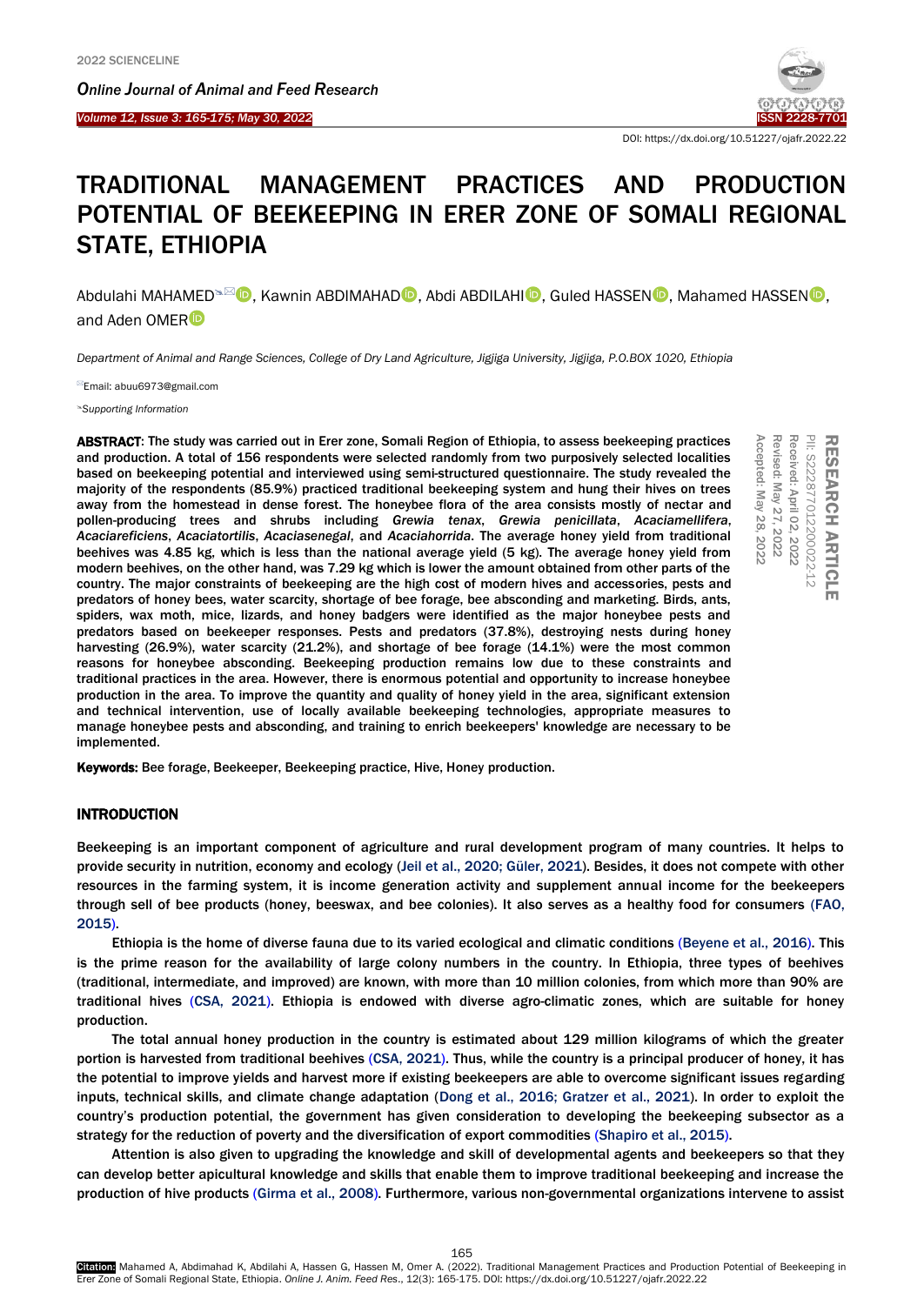the poor and the formation of beekeepers' cooperatives and unions in order to bring about significant changes in the increased supply and consistent quality of honey and beeswax, allowing smallholders and the country to benefit from the sub-sector [\(Reda et al., 2018\).](#page-6-10) Besides, the federal and regional agriculture and livestock bureaus have improvement strategies aimed at increasing the quality and quantity of hive products [\(MoA and ILRI, 2013\).](#page-6-11)

Despite the long tradition of beekeeping in Ethiopia, having the highest bee density and being the leading honey producer as well as one of the largest beeswax exporting countries in Africa, the contribution of this sector is very low. In Somali Region, large proportion of inaccessible lands for agriculture are covered with various types of trees, shrubs, bushes, and field flowers that make this part of the regions still to be potential for beekeeping. However, these resources are not being utilized and efforts must be made to address some of the major problems of beekeeping and to keep it productive in the sustainable manner. Erer zone is one of the potential areas in beekeeping and supplies the most beehive products in the region, such as honey and beeswax. However, there is no compiled and reliable information on beekeeping practices and its production potential. Therefore, this study was carried out to assess beekeeping practices and identify challenges and opportunities of honeybee production.

# MATERIALS AND METHODS

#### Description of the study area

This study was conducted in Lagahida and Fiq districts of Erer zone of Somali Regional State, Ethiopia. Fiq district is bordered on the south by Hamero, on the western by Qubi, on the west by Mayamuluka, on the north by the Jigjiga Zone, on the east by the Jarar Zone, and on the southeast by Sagag. The elevation of this woreda is 1035 m. It has a weather of 32 °C and 27% humidity. It has a latitude and longitude of 8°8'16" N and 42°17'36" E. Lagahida district is bordered on the south by Salahad, on the west by the Oromia region, on the north by Mayumuluka, and on the east by the Erer which separates it from Hamero.

#### Sampling technique and sample size

Multistage sampling technique was applied in this study. At the first stage, two districts namely Fiq and Lagahida were purposefully selected based on their beekeeping potential in consultation with pastoral development focal of the zone. At the second stage, a total of six kebeles (three from each district) were selected based on beekeeping potential. Lastly, a total of 156 beekeeping households (2 districts \*3 kebeles \*26 households) were selected for this study based on their willingness to participate.

#### Data collection and analysis

Semi-structured questionnaires, field observations, interview with key informants and focus group discussions were applied to collect the required data for this study. The data were analyzed using SPPS (Version 26.0) and were presented in the form of tables and figures.

# RESULTS AND DISCUSSION

#### Household characteristics

Table 1 shows the household characteristics of the respondents. Majority of the respondents (96.8%) were men, with the remaining (3.2%) being women. This indicated that higher proportion of beekeeping activities are left for male, with no female participation. The age characteristics indicated that most of the respondents fell within the range of 31-45 years (55.2%), followed by 28.6% (46-55 years), 23.7% (<30 years) and only (14.3%) of the respondents were aged above 55 years. Peoples in the aforementioned age do have the ability, skill and strength to climb large trees and uplift the hive to hang on branches of large trees. This result demonstrates people in the most productive age engage in the beekeeping activity. The survey also revealed that the vast majority of respondents (96.8%) were married. Marriage fosters synergy within a farm family and serves as a custom for dealing with life's challenges in the rural community.

Out of the total number of beekeepers interviewed, approximately 80.8% were illiterate, while the remaining (19.2%) could read and write. Traditional practices predominate in the study area because the majority of respondents hardily understand and accept new technologies. The educational level of farming households is critical for understanding extension packages and the adoption of improved technologies, which in turn determines the community's development. For more advanced beekeeping, a good understanding of bee biology and behavior is necessary for better colony management. In general, education is an important tool that determines the level of transformation of knowledge to improve beekeeping practice.

# Beekeeping practices

# *Type of beekeeping*

Table 2 shows the types of beekeeping practiced by respondents in the study area. According to the investigation, three distinct types of beekeeping were used by the sample respondents in the study area based on their level of technological advancement. As a result, a large proportion of respondents (85.9%) practiced only traditional beekeeping,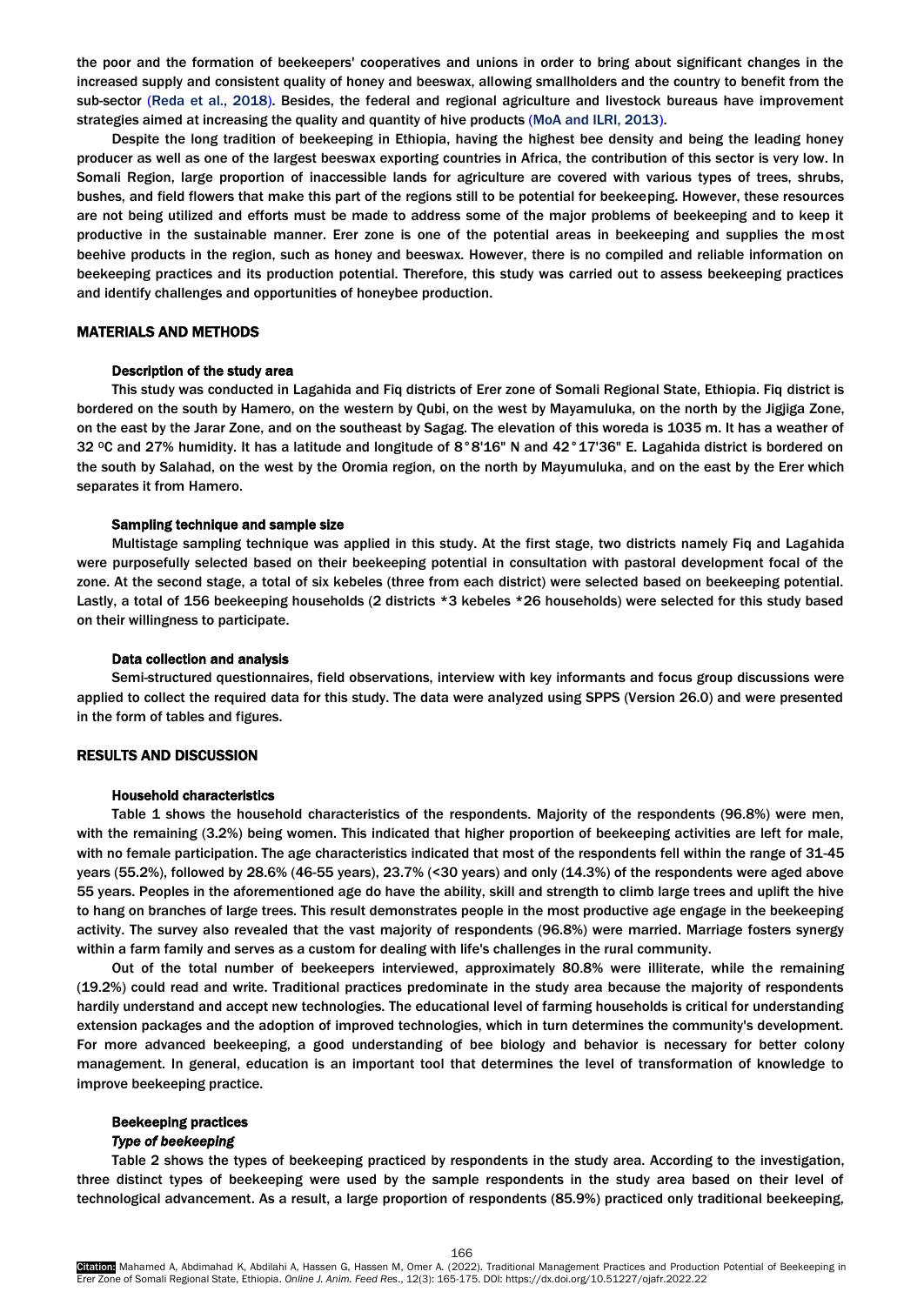and the remaining (14.1%) practiced both traditional and movable frame hive beekeeping concurrently. It has also been observed that beekeepers constructed traditional hives using locally available materials and indigenous knowledge. The current study supported [Getachew](#page-6-12)'s (2018) report, which stated that a large proportion of sampled households in the Gesha district of Keffa zone practiced traditional beekeeping. The findings of the investigation are also consistent with other findings done in the Central, Northern, and South Western parts of Ethiopia, where traditional beekeeping systems predominate in rural areas [\(Getachew, 2018;](#page-6-12) [Reda et al., 2018;](#page-6-10) [Gratzer et al., 2021\)](#page-6-7).

# Traditional beehives construction

Traditional beehives were made of wood trees and hung from forest trees. Xagar (*Commiphora gileadensis*), Xoday (*Commiphora hodai Sprague*), and Barde (*Ficus glumosa del.*) were the most commonly available trees made from traditional hives in the study area.

# Source of honeybee colony

The respondents in the study area own bee colonies from different sources. As indicated in Figure 1, the majority (84%) of the respondents obtained bee colonies by catching swarms whereas 8.3% and 7.7% obtained their colony from parents as a gift and by buying, respectively. This finding is in agreement with the report of [Weldearegay and Anja \(2017\)](#page-7-0) who reported that majority (72%) of the respondents in Sude Woreda of Arsi Zone Oromia obtained bee colonies by catching swarms whereas 21 and 7% obtained their colony by buying them and from parents as gift, respectively.

| Table 1 - Characteristics of the sampled households (%) |                       |                          |                 |                 |  |
|---------------------------------------------------------|-----------------------|--------------------------|-----------------|-----------------|--|
| <b>Variables</b>                                        |                       | Fig $(n=78)$             | Lagahida (n-78) | Overall (n=156) |  |
| <b>Sex</b>                                              | Male                  | 97.4                     | 96.1            | 96.8            |  |
|                                                         | Female                | 2.6                      | 3.9             | 3.2             |  |
| Age (years)                                             | $30$                  | 25.6                     | 21.8            | 23.7            |  |
|                                                         | 31-45                 | 51.3                     | 58.9            | 55.2            |  |
|                                                         | 46-55                 | 20.5                     | 15.4            | 17.9            |  |
|                                                         | >55                   | 2.6                      | 3.9             | 3.2             |  |
| <b>Marital status</b>                                   | <b>Married</b>        | 96.1                     | 97.4            | 96.8            |  |
|                                                         | <b>Divorced</b>       | $\overline{\phantom{a}}$ | 1.3             | 0.6             |  |
|                                                         | <b>Widowed</b>        | 1.3                      | $\blacksquare$  | 0.6             |  |
|                                                         | Single                | 2.6                      | 1.3             | $\mathbf{2}$    |  |
| <b>Educational status</b>                               | <b>Illiterate</b>     | 76.9                     | 84.6            | 80.8            |  |
|                                                         | <b>Read and write</b> | 23.1                     | 15.4            | 19.2            |  |

| Table 2 - Type of beehive (%) in the study area |              |                 |                   |  |  |
|-------------------------------------------------|--------------|-----------------|-------------------|--|--|
| Type of beehive                                 | Fig $(n=78)$ | Lagahida (n-78) | Overall $(n=156)$ |  |  |
| <b>Traditional beehive</b>                      | 82.1         | 89.7            | 85.9              |  |  |
| <b>Traditional and modern</b>                   | 17.9         | 10.3            | 14.1              |  |  |



167

Citation: Mahamed A, Abdimahad K, Abdilahi A, Hassen G, Hassen M, Omer A. (2022). Traditional Management Practices and Production Potential of Beekeeping in Erer Zone of Somali Regional State, Ethiopia. *Online J. Anim. Feed Res*., 12(3): 165-175. DOI: https://dx.doi.org/10.51227/ojafr.2022.22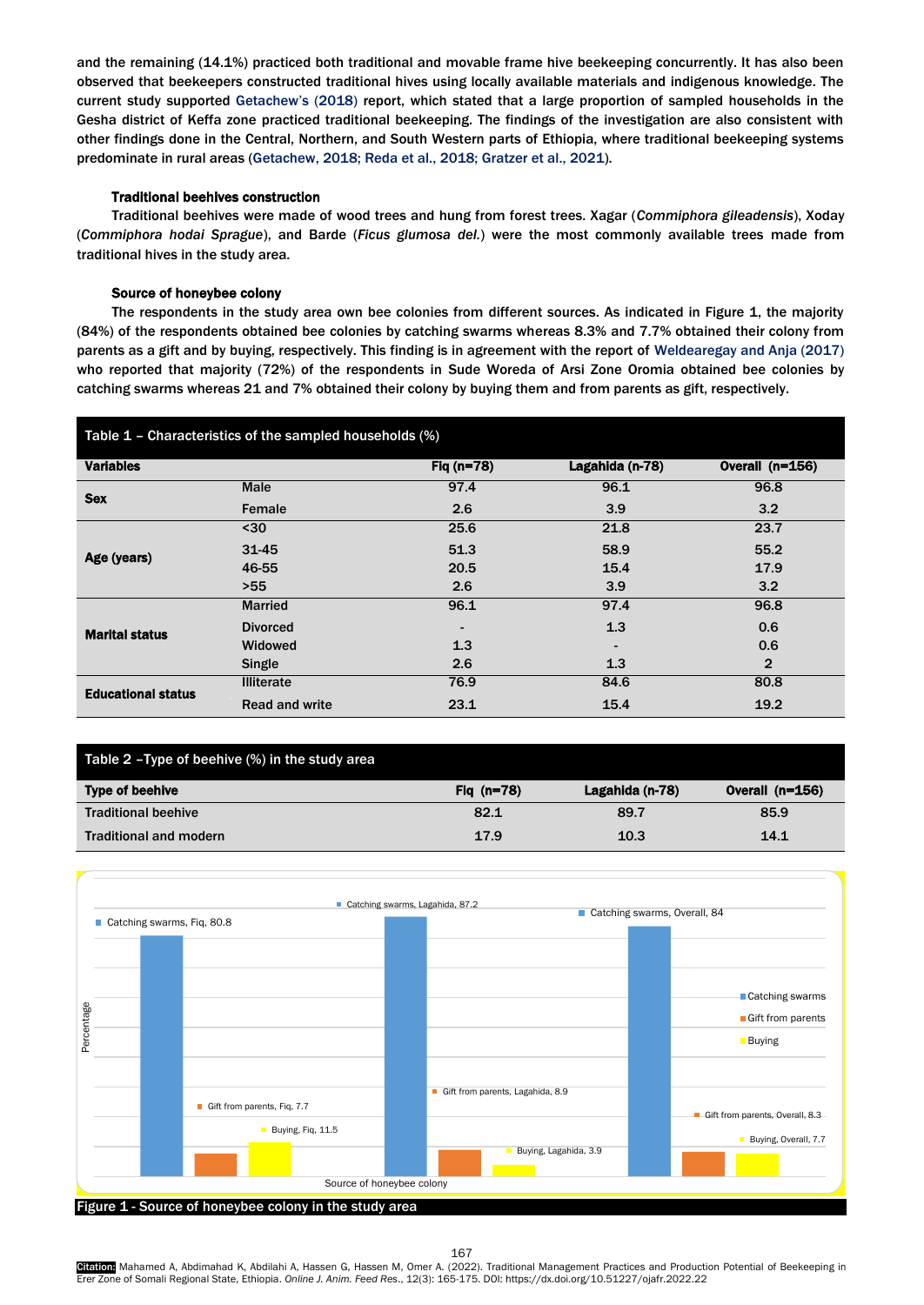## Placement of the beehive

The placement of beehive of sample respondents in the study area is presented in Table 3. According to the study, majority of beekeepers (73.1%) in the study area hang their hives on trees away from the homestead in dense forest. Considerable portion of the respondents (17.3%) kept their beehive in the backyard. Only a small percentage of respondents (9.6%) kept their hive in the backyard as well as hang on trees. The predominant honey production system in the study area is based on traditional beekeeping techniques dominated by forest and backyard beekeeping. Beekeepers in the study area prefer to hang their beehives in dense forest far away from residential areas, where there is plenty of bee forage and bee swarms are plentiful. The current findings are consistent with those of [Fikru et al.](#page-6-13) (2015), who discovered that beekeepers in Jigjiga zone hang their beehives on trees and used a traditional beekeeping system.

The result of the current study is substantiated by [Getachew \(2018\)](#page-6-12) who reported that about 55% of beekeepers in Gesha district of Southwest Ethiopia placed their beehives on branches of tree in the dense forest far away from their residential areas whereas the 23.1% of the respondents' hang on trees near homestead and about 1.9% of beekeepers kept beehives in an enclosed area. Hanging and keeping beehives in the dense forest which are mostly far away from residential areas might have limited beehive visit to only one or two times until harvesting and unawares about the condition of the site.

| Table 3 - Placement of hive(%) by sample households |              |                 |                   |
|-----------------------------------------------------|--------------|-----------------|-------------------|
| <b>Placement of beehive</b>                         | Fig $(n=78)$ | Lagahida (n-78) | Overall $(n=156)$ |
| Hanging on trees                                    | 69.2         | 76.9            | 73.1              |
| <b>Backyard</b>                                     | 18           | 16.7            | 17.3              |
| <b>Both</b>                                         | 12.8         | 6.4             | 9.6               |

# Honeybee flora

Table 4 lists some of the major honeybee floras in the study area, along with their botanical names. According to the sampled respondents, the major honey bee floras were Dhafaruur, Hobhob, Bilcil (*Acacia mellifera*), Qansax (*Acacia reficiens*), Qudhac (*Acacia tortilis*), Cadaad (*Acacia senegal*), and Sarmaan (*Acacia horrida*). According to the study, the honeybee flora is primarily made up of trees and shrubs which provide nectar and pollen. This variation in vegetation characteristics of the area could be significant enough to ensure adequate pollen and nectar for bee reproduction and honey production.

| Table $4$ – Major honeybee flora $%$ in the study area                                                     |                        |              |             |  |
|------------------------------------------------------------------------------------------------------------|------------------------|--------------|-------------|--|
| Local name                                                                                                 | <b>Botanical name</b>  | <b>Type</b>  | <b>Rank</b> |  |
| <b>Dhafaruur</b>                                                                                           | Grewia tenax           | <b>Shrub</b> | 1           |  |
| <b>Hobhob</b>                                                                                              | Grewia penicillata     | <b>Shrub</b> | 2           |  |
| <b>Bilcil</b>                                                                                              | Acacia mellifera       | Tree/wood    | 3           |  |
| Qansax                                                                                                     | Acacia reficiens       | Wood         | 4           |  |
| Qudhac                                                                                                     | <b>Acacia tortilis</b> | Tree/wood    | 5           |  |
| Cadaad                                                                                                     | Acacia Senegal         | Tree/wood    | 6           |  |
| <b>Sarmaan</b>                                                                                             | Acacia horrida         | Tree/wood    | 7           |  |
| *honeybee flora were ranked based on the number (frequency of respondents' prioritization and availability |                        |              |             |  |

# Water availability

River and nearby ponds, which are primarily used during the dry season, were the primary water sources for honeybees in the study area. Beekeepers did not provide water for bees near their apiaries. Furthermore, the majority of respondents reported that there was a scarcity of water in the area, particularly during the dry season, which is one of the key constraints of beekeeping in the study area.

#### Honey production

Table 5 shows the average annual honey yield per hive from traditional and modern bee hives in Fiq and Lagahida districts. The average honey yield from the traditional beehives was significantly higher (*P*<0.05) for Fiq district (5.10±0.61) kg//hive and lower for Lagahida district (4.60±0.65) kg/hive. The average honey yield from modern beehives, on the other hand, was slightly higher (*P*<0.05) for Fiq (8.58±1.69) kg/hive and lower for Lagahida (8.00±1.66) kg/hive. The variation in average annual honey yield per hive from traditional beekeeping in the localities was attributed to differences in hive volume and beekeeper skill. The honey value obtained from traditional hives in the current study (4.85 kg) is less than the national average yield (5 kg). Yirga et al. [\(2012\)](#page-7-1) reported that productivity and overall production increases with the level of management, experience and area potentiality.

The honey obtained from modern hives in the current study (8.29 kg) was higher than the 7.14 kg found by [Fikru et](#page-6-13)  [al. \(2015\)](#page-6-13) for the Jigjiga zone of the Somali region. However, it was significantly lower than the average yield of 20 and 22

168 **Citation:** Mahamed A, Abdimahad K, Abdilahi A, Hassen G, Hassen M, Omer A. (2022). Traditional Management Practices and Production Potential of Beekeeping in Erer Zone of Somali Regional State, Ethiopia. *Online J. Anim. Feed Res*., 12(3): 165-175. DOI: https://dx.doi.org/10.51227/ojafr.2022.22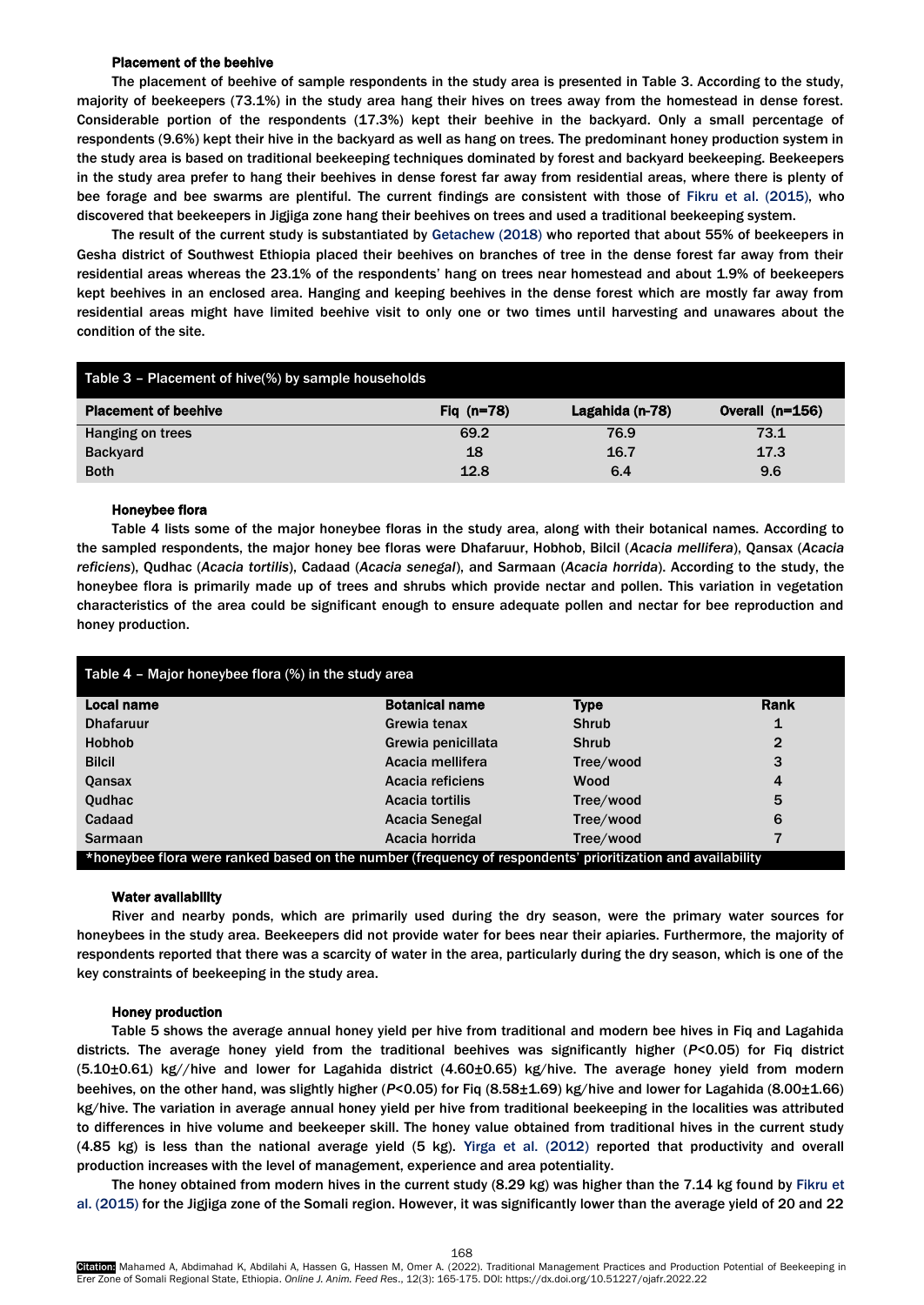kg in Keffa zone, SNNPRS and in Jimma and Illubabor Zone of Oromia Regional State, respectively [\(Kiros and Tsegay,](#page-6-14)  [2017;](#page-6-14) [Getachew, 2018\)](#page-6-12).

| Table 5 -Honey yield $(kg)$ in the study area (Mean $\pm$ SD) by sampled households                   |                            |                 |               |                |
|-------------------------------------------------------------------------------------------------------|----------------------------|-----------------|---------------|----------------|
| Hive type                                                                                             | Fia                        | Lagahida        | Overall       | <b>P-value</b> |
| <b>Traditional hive</b>                                                                               | $5.10+0.61a$               | $4.60 + 0.65^b$ | $4.85 + 0.68$ | 0.001          |
| Modern hive                                                                                           | $8.58 + 1.69$ <sup>a</sup> | $8.00 + 1.66$   | $8.29 + 1.70$ | 0.03           |
| *Means with different letter of superscripts in the same column are different significantly at P<0.05 |                            |                 |               |                |

# Honey harvesting and marketing

According to the information collected from the respondents, honey is harvested two times per year and the price of honey in the area varied from 250 to 300 ETB/kg. However, the price of honey fluctuates with highest price in the dry season (January to April), and also during wet season (June to August) in the period when there was no honey production and lowest price during honey harvesting time (September to November and May). The general marketing of honey in the area was promising. They use honey as medicine, food and drinks. Almost all interviewed beekeepers did not harvest bee wax because of lack of awareness about the product.

According to respondent beekeepers and our observations at various levels, lack of appropriate hive products' marketing place, lack of market information, absence or lack of known market route or channel, buyer dependent price settings, lack or inappropriate functioning of marketing cooperatives, less awareness on post-harvest handling of their products have been identified as major constraints in the marketing system.

#### Major constraints of beekeeping

According to the information collected from the respondents, honey is harvested two times per year and the price of honey in the area varied from 250 to 300 ETB/kg. However, the price of honey fluctuates with highest price in the dry season (January to April), and also during wet season (June to August) in the period when there was no honey production and lowest price during honey harvesting time (September to November and May). The general marketing of honey in the area was promising.

According to respondents, the major constraints of beekeeping are the high cost of modern hives and accessories, pests and predators of honey bees, water scarcity, shortage of bee forage, bee absconding and marketing. The present study is supported by Yirga [et al. \(2012\),](#page-7-1) who reported that bee pests, predators and absconding are major constraints affecting beekeeping sub-sector in northern Ethiopia. The current study is also consistent with [Fikru et al](#page-6-13)*.* (2015), who reported that during the field survey, the interviewed beekeepers in Jigjiga zone responded that some bee equipment, such as modern bee hives, wax printers, and honey extractors, are very expensive, and thus farmers cannot afford to buy and use these equipment. As a result, there is a scarcity of appropriate technologies for production, collection, processing, packing, and storage in the area. Because the majority of the farmers in the study area lacked resources, they were unable to purchase and implement modern bee technologies to increase honey yield.

| Table 6 - Major constraints of beekeeping in the study area                                     |      |                                                      |  |  |
|-------------------------------------------------------------------------------------------------|------|------------------------------------------------------|--|--|
| <b>Constraint</b>                                                                               | Rank | <b>Measures</b>                                      |  |  |
| Beekeeping equipment                                                                            |      | Use of locally available materials                   |  |  |
| Pests and predator                                                                              | 2    | Hive cleaning                                        |  |  |
| <b>Water scarcity</b>                                                                           | 3    | <b>Preparing water ponds</b>                         |  |  |
| Shortage of bee forage                                                                          | 4    | Increasing bee forage by cultivating different crops |  |  |
| Absconding of bees                                                                              | 5    | Overall management practice                          |  |  |
| <b>Marketing</b>                                                                                | 6    | Harvest and store                                    |  |  |
| *Constraints were ranked based on the number (frequency) of respondents prioritize the problems |      |                                                      |  |  |

#### Pests and predators

Honey bees, like all living organisms, are vulnerable to pests and predators at all stages of their life cycle. The study discovered that the presence of pests and predators was a major challenge in beekeeping. Birds, ants, spiders, wax moth, mice, lizards, and honey badgers were identified as the major honeybee pests and predators based on beekeeper responses. The study is substantiated by [Fikru et al. \(2015\)](#page-6-13) who reported that mites, spider, bee-eater birds, lizard etc. are the most serious problems to beekeeping development in Jigjiga zone, Ethiopia. Furthermore, [Amsalu \(2020\)](#page-6-15) identified ants, beetles, wax moth, honey badger, bee-eater birds, dead hawks moths, bee lice and some predators like, lizards, wasps and spiders as the major pests and predators considered as challenges ranked with their relative degree of importance. Similarly, [Getachew \(2018\)](#page-6-12) reported that ant attack, honey badger, birds, wax moth, lizard, and wax moth are bee pests and enemies in Ethiopia that affect bees and beekeeping. Similarly, [Shenkute et al.](#page-7-2) (2012) reported that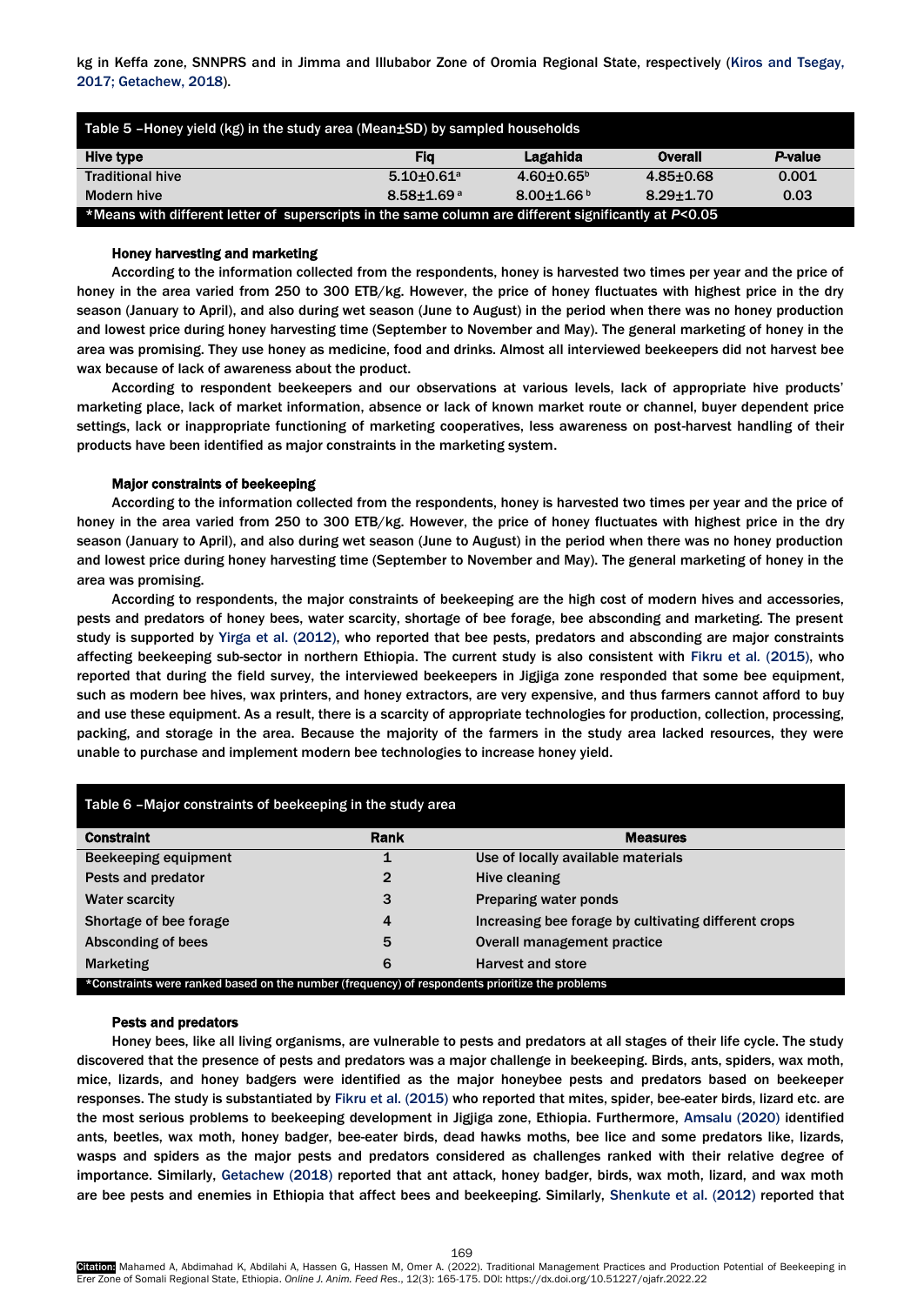ants, honey badgers, birds, and small hive beetles are the most common honeybee enemies in the Keffa, Sheka, and Bench-Maji zones. The author also stated that honeybee enemies are responsible for significant losses (40.7%) of total honey production per year. This indicates that honey bee pests and predators have a significant impact on beekeeping households' income.

# Absconding of bee colonies

The study revealed that most of the respondents experienced absconding of bee colonies. Various causes of honeybee absconding were identified in the present study (Table 7). According to the respondents, the main reasons for absconding were due to pests and predators (37.8%), destroying nests during harvesting (26.9%), shortage of bee forage (14.1%), and water scarcity (21.2%). The findings of this study are consistent with those of [Getachew \(2018\)](#page-6-12) and [Kinati](#page-6-16) et [al. \(2012\),](#page-6-16) who reported similar reasons for bee colony absconding in the Gesha and Goma districts, respectively. Similarly[, Shibru et al.](#page-7-3) (2014) reported that honeybee absconding and migration as the main constraints of beekeeping in Gambella Zuria and Godere Wereda of Gambella Regional State, Ethiopia.

The presence of honey bee pests and predators resulted in frequent colony absconding and high migratory tendencies. During honey harvesting from traditional hives, beekeepers dismantle the hive, damage the brood, and abandon the colony, resulting in the colony's eventual disappearance. This is consistent with the findings of [Shenkute et](#page-7-2)  al*.* [\(2012\),](#page-7-2) who reported similar results in the Keffa and Sheka zone. Due to shortage of bee forage, the honeybee colony migrates to areas where resources are available for survival. Bee forage scarcity is directly related to the off-flowering period of major honeybee plants. About 73.7% of the interviewed households stated that improving overall management (feeding bees, cleaning the hive, appropriate harvesting technique, etc.) as a method to avoid absconding. On the other hand, 26.3% of respondents believed absconding was unavoidable and thus did nothing to prevent it. These farmers believed that when the colony was disturbed for honey harvesting, the bees would flee and never return to the hive.

| Table $7$ – Causes of honeybee absconding $%$ in the study area |              |                 |                 |  |  |
|-----------------------------------------------------------------|--------------|-----------------|-----------------|--|--|
| <b>Variables</b>                                                | Fig $(n=78)$ | Lagahida (n-78) | Overall (n=156) |  |  |
| <b>Causes of absconding</b>                                     |              |                 |                 |  |  |
| Pests and predators                                             | 35.9         | 39.8            | 37.8            |  |  |
| Shortage of bee forage                                          | 16.7         | 11.5            | 14.1            |  |  |
| Destroying of nests                                             | 28.2         | 25.6            | 26.9            |  |  |
| <b>Water scarcity</b>                                           | 19.2         | 23.1            | 21.2            |  |  |
| <b>Control mechanism of absconding</b>                          |              |                 |                 |  |  |
| Overall management                                              | 76.9         | 70.5            | 73.7            |  |  |
| Do nothing                                                      | 23.1         | 29.5            | 26.3            |  |  |

#### Opportunities of beekeeping

Even though different constraints have been described for their possible effects exerted on the beekeeping subsector in the area, it has been an established fact that the area is endowed with different opportunities and immense potentials. Accordingly, some of the opportunities associated with the study area and described by the respondent beekeepers included increasing hive products' demand, availability of honeybee floral resources, and availability of honeybee resources.

# **CONCLUSION**

Beekeeping has been practiced as a sideline activity in the area by many rural farming communities as an income generation and livelihood activity. The prevailing honey production system in the study area is based on traditional beekeeping technique dominated by forest beekeeping which compromises the quantity and quality of honey. Furthermore, various constraints including pests and predators, absconding of bees, shortage of bee forage, water scarcity, and lack of appropriate knowledge to manage bees have hampered honeybee production in the area. Furthermore, Ants, honey badger, birds, spider, wax moth, and lizards are the major damaging bee pests in the area. Beekeeping production remains low due to these constraints and traditional practices in the area. Despite the numerous constraints, it is impossible to ignore the activity due to its contribution to the livelihood and food security of the farming community, as well as its vital role in maintaining the natural resources of the area. Moreover, there is enormous potential to increase the amount and quality of honey yield in the area in order to improve the communities' livelihoods in a sustainable manner. Therefore, all stakeholders in the area should collaborate for the improvement and development of the sub-sector in order to benefit farmers in particular and the country as a whole by raising awareness about good management practices of honeybee, introducing local made or least cost technologies and as well as the harmful effects and control measures of pests and predators.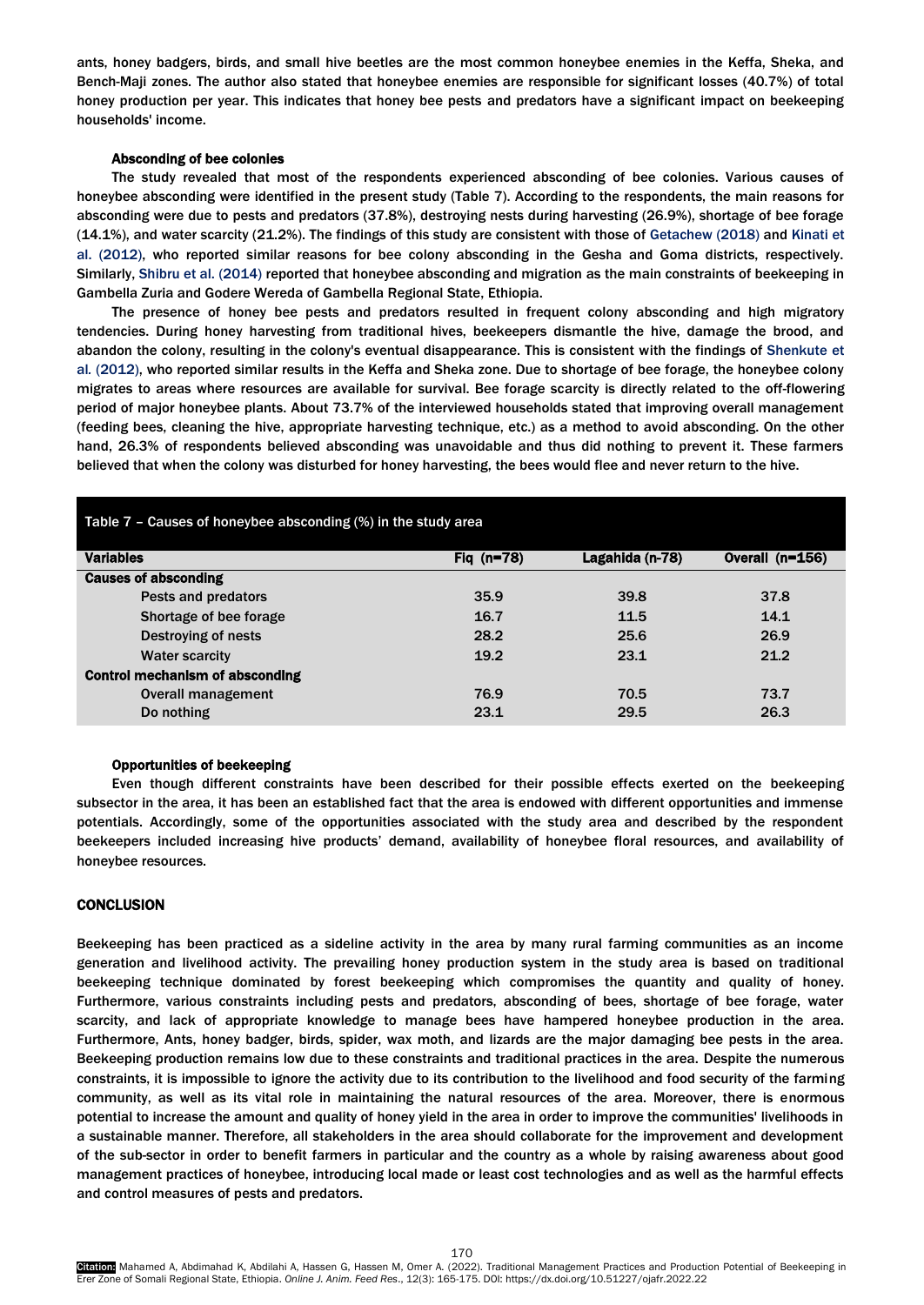# <span id="page-6-0"></span>DECLARATIONS

# Corresponding author

Abdulahi Mahamed Email: [abuu6973@gmail.com](mailto:abuu6973@gmail.com) <sup>10</sup>[0000-0001-9357-2048](https://orcid.org/0000-0001-9357-2048)

## Authors' contribution

The author contributed on data collection, analysis and the write up of the manuscript as well.

## Conflict of interests

The authors have not declared any conflict of interests.

# Acknowledgements

Authors are thankful to Jigjiga University for funding this project.

# **REFERENCES**

- <span id="page-6-15"></span>Amsalu A (2020). Assessment of Beekeeping Constraints and Opportunities in Diga and Wayu Tuka Districts. *International Journal of Animal Research*, 4(37): 1-18. [https://escipub.com/Articles/IJAR/IJAR-2019-10-](https://escipub.com/Articles/IJAR/IJAR-2019-10-1506.pdf) [1506.pdf](https://escipub.com/Articles/IJAR/IJAR-2019-10-1506.pdf)
- <span id="page-6-4"></span>Beyene T, Abi D, Chalchissa G, Mekonen WM (2016). Evaluation of transitional and modern hives for honey production in the Mid Rift Valley of Ethiopia. Bulletin of Animal Health and Production in Africa 64(1): 157–165. <https://www.ajol.info/index.php/bahpa/article/view/150474>
- <span id="page-6-5"></span>CSA (Central Statistical Agency). 2021. Agricultural Sample Survey. Report on Livestock and Livestock Characteristics. Volume II. Statistical Pulletin 589. Addis Ababa, Ethiopia, pp. 22-29. [https://www.statsethiopia.gov.et/wp-content/uploads/2021/05/REVISED\\_2013.LIVESTOCK-REPORT.FINAL-](https://www.statsethiopia.gov.et/wp-content/uploads/2021/05/REVISED_2013.LIVESTOCK-REPORT.FINAL-1.pdf)[1.pdf](https://www.statsethiopia.gov.et/wp-content/uploads/2021/05/REVISED_2013.LIVESTOCK-REPORT.FINAL-1.pdf)
- <span id="page-6-6"></span>Dong Y, Frimpong K, Haile R, Liu M, Schaffer AM, Valente LD (2016). Improving household livelihoods with modern beekeeping and honey production in Ethiopia. Final Report for WEEMA International. Columbia University. <https://sipa.columbia.edu/file/3368/download?token=QSxfRF9m>
- <span id="page-6-3"></span>FAO (Food and Agriculture Organization of the United States) (2015). Agricultural Growth Program Agribusiness and Market Development Project Submitted by ACDI/VOCA to Contracting Officer's Representative Tewodros Yeshiwork, USAID Ethiopia. [https://agri-learning-ethiopia.org/wp-content/uploads/2015/08/AGP-AMDe\\_MTE](https://agri-learning-ethiopia.org/wp-content/uploads/2015/08/AGP-AMDe_MTE-final.pdf)[final.pdf](https://agri-learning-ethiopia.org/wp-content/uploads/2015/08/AGP-AMDe_MTE-final.pdf)
- <span id="page-6-13"></span>Fikru S, Gebresilassie G, and Kassa A (2015). Assessment of Beekeeping Practices (Absconding, Bee Forage and Bee Diseases and Pests) in Jigjiga Zone, Somali Regional State of Ethiopia. Poultry, Fisheries & Wildlife Sciences, 3: 135. DOI: 10.4172/2375-446X.1000135
- <span id="page-6-12"></span>Getachew A (2018). Assessment on the Constraints & Practices of Beekeeping, and Post-Harvest Honey Handling in Gesha District, Keffa Zone, South-West Ethiopia. *Agricultural Research & Technology: Open Access Journal*, 16(1): 555-974. DOI: DOI: 10.19080/ARTOAJ.2018.16.555974
- <span id="page-6-9"></span>Girma M, Ballo S. Tegegne A, Alemayehu N, Belayhun L. (2008). Approaches, methods and processes for innovative apiculture development: experiences from Ada'a-Liben Woreda Oromia Regional State, Ethiopia. IPMS Working Paper 8. Nairobi, Kenya: ILRI.<https://hdl.handle.net/10568/480>
- <span id="page-6-7"></span>Gratzer K, Wakjira K, Fiedler S, and Brodschneider R (2021). Challenges and perspectives for beekeeping in Ethiopia. A review. Agronomy for Sustainable Development, 41(4):1-5. Doi: [https://doi.org/10.1007/s13593-021-00702-](https://doi.org/10.1007/s13593-021-00702-2) [2](https://doi.org/10.1007/s13593-021-00702-2)
- <span id="page-6-2"></span>Güler D (2021). The Determination of the Efficiency of Beekeeping by Provinces in Turkey via Data Envelopment Analysis. Uludağ Arıcılık Dergisi*,* 21(2):146-156. Doi:<https://doi.org/10.31467/uluaricilik.940167>
- <span id="page-6-1"></span>Jeil EB, Segbefia AY, Abass K, Adjaloo M (2020). Livelihood security along beekeeping value chain: lessons from Ghana's beekeeping experience. GeoJournal, 85(2): 565-577. Doi: [https://doi.org/10.1007/s10708-019-](https://doi.org/10.1007/s10708-019-09982-4) [09982-4](https://doi.org/10.1007/s10708-019-09982-4)
- <span id="page-6-16"></span>Kinati C, Tolemariam T, Debele K, Tolosa T. (2012). Opportunities and challenges of honey production in Gomma district of Jimma zone, South-west Ethiopia. Journal of Agricultural Extension and Rural Development, 4(4), 85- 91.<https://doi.org/10.5897/JAERD11.047>
- <span id="page-6-14"></span>Kiros W, and Tsegay T (2017). Honey-bee production practices and hive technology preferences in Jimma and Illubabor Zone of Oromiya Regional State, Ethiopia. Acta Universitatis Sapientiae, Agriculture and Environnent, 9: 31-43[. https://sciendo.com/pdf/10.1515/ausae-2017-0003](https://sciendo.com/pdf/10.1515/ausae-2017-0003)
- <span id="page-6-11"></span>MoA and ILRI (2013). Apiculture value chain vision and strategy for Ethiopia. Addis Ababa, Ethiopia: Ministry of Agriculture and International Livestock Research Institute, Addis Ababa. [https://cgspace.cgiar.org/bitstream/handle/10568/67248/LMP\\_apiculture\\_2013.pdf?sequence=1](https://cgspace.cgiar.org/bitstream/handle/10568/67248/LMP_apiculture_2013.pdf?sequence=1)
- <span id="page-6-10"></span>Reda GK, Girmay S, and Gebremichael B (2018). Beekeeping practice and honey production potential in Afar Regional State, Ethiopia. Acta Universitatis Sapientiae, Agriculture and Environment, 10(1):66-82. DOI: 10.2478/ausae-2018-0006

<span id="page-6-8"></span>Shapiro, B.I., Gebru, G., Desta, S., Negassa, A., Nigussie, K., Aboset, G. and Mechal, H. (2015). Ethiopia livestock